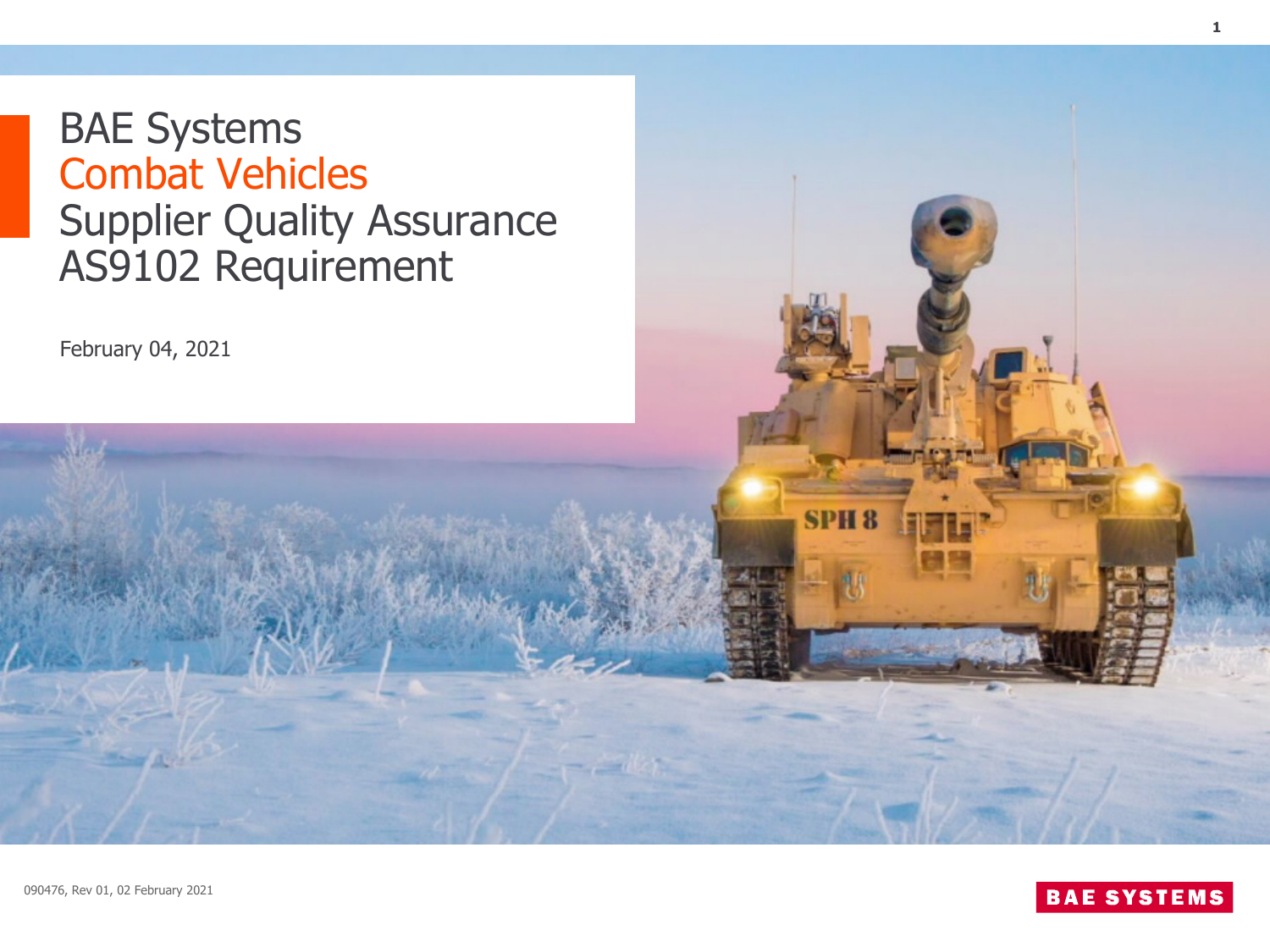The intent of this document is to provide an understanding, and clarification as to what BAE Systems expects in AS9102B first article (FAI) documentation submittals. The purpose of FAI is to validate that product realization processes are capable of producing parts and assemblies that meet engineering and design requirements. A well-planned and executed FAI will provide objective evidence, proving the manufacturer's processes can produce compliant product and that they have understood and incorporated associated requirements. FAI will:

- Provide confidence that the product realization processes are capable of producing conforming product.
- Demonstrate that the manufacturers and processors of the product have an understanding of the associated requirements.
- Provide objective evidence of process capability.
- Reduce potential risks associated with production startup and/or process changes.
- Provide assurance of product conformance at the start of production and after changes outlined in this standard.

#### **An FAI is intended to:**

- Reduce future escapes, risks, and total costs.
- Help ensure reliability of vehicle operation.
- Improve quality, delivery, and customer satisfaction.
- Reduce costs and production delays associated with product non-conformances.
- Identify product realization processes that are not capable of producing conforming product, and initiate and/or validate corrective actions.

#### **BAE SYST**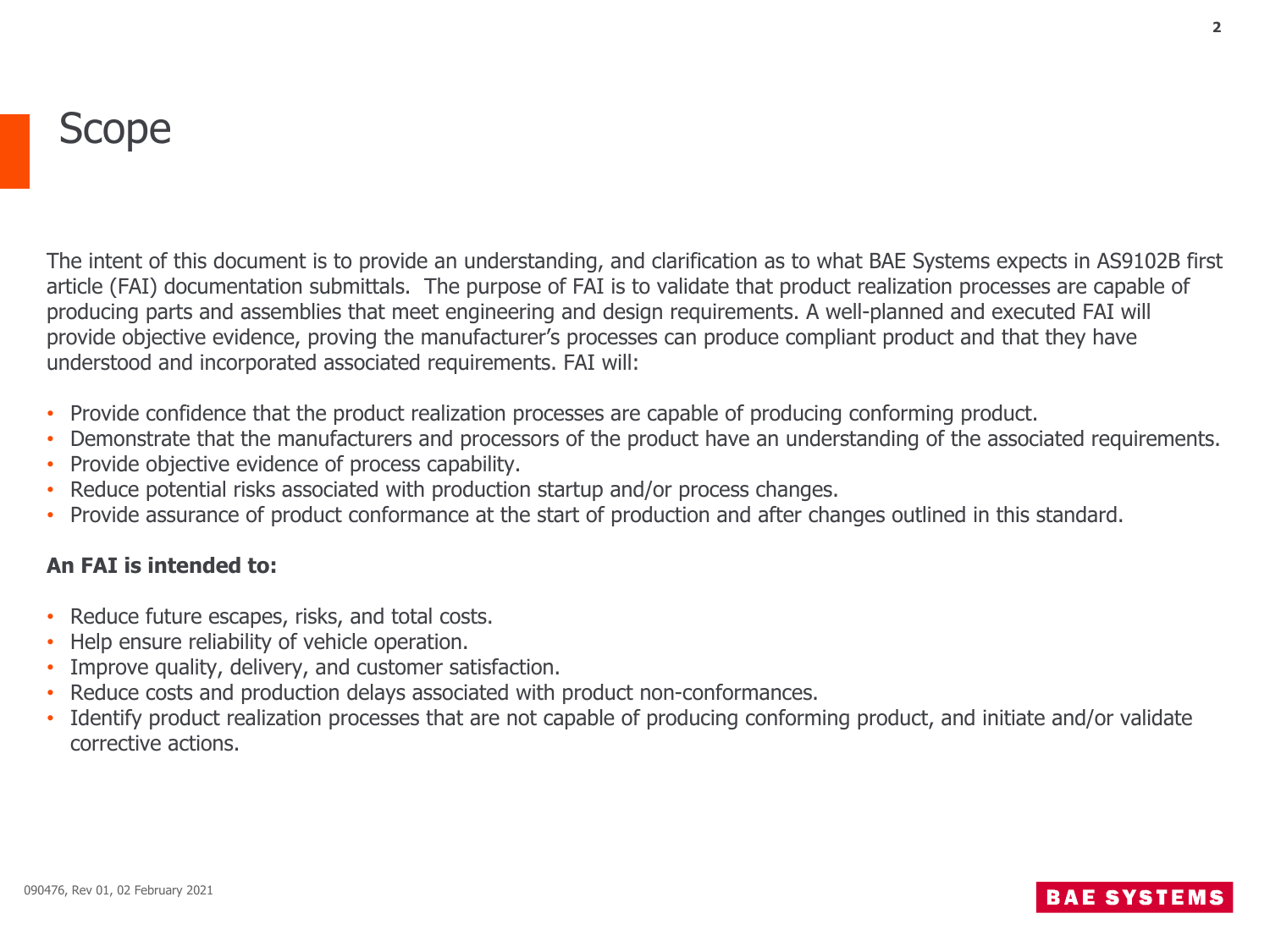## FAI Process (AS9102)

- What is it?
- First Article Inspection (FAI) is a process where the Supplier inspects the first piece manufactured to the Technical Data Package (TDP) and maintains a record on file.
- How does it work?
	- 1. First Article is Inspected
	- 2. Balloon Drawing created
	- 3. Inspection Results Recorded
	- 4. Inspection Approved or Rejected
	- 5. Inspection Results filed and maintained in accordance with our record retention requirements
	- 6. FAI Made Available to Customer if Requested
- •How this impacts the Supplier?
	- $\checkmark$  Must conduct a First Article Inspection
	- $\checkmark$  Must maintain all FAI Records on File
	- $\checkmark$  Must submit FAI Records to Customer if required by the Purchasing Agreement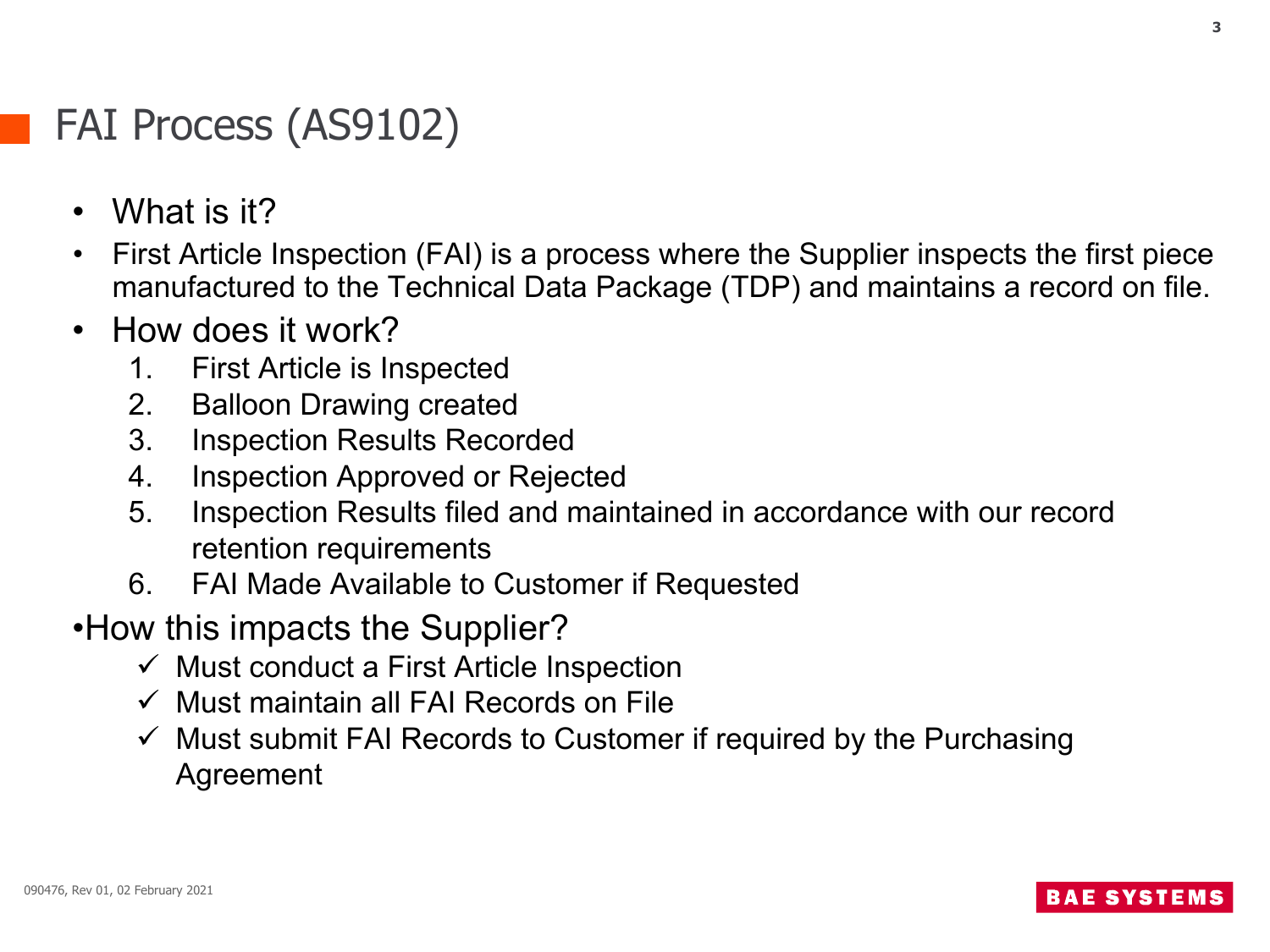### FAI Process (AS9102)

### CDR085 First Article Inspection

- New CDR assigned when specified by the prime contract
- Uses the Aerospace industry's AS9102B format
- Requires approval prior to shipment
- Standard is available from SAE [\(http://standards.sae.org/as9102b/](http://standards.sae.org/as9102b/))
- The Contractor shall conduct First Article Inspection (FAI) in accordance with this document for all first time provided parts, AS9102B provides further guidance to this requirement. **Parts that have already been provided to BAE with no change in manufacturing process, manufacturing location, configuration or lapse of 24 months of production may have a BAE first piece, compliant to the Supplier Quality Assurance Manual, submitted and approved in lieu of an AS9102B first article.**
- FAI's shall be conducted, reviewed, submitted in accordance with the data submission instructions located in the SQAM and approved prior to the first shipment of product, utilizing a secure file transfer system to transmit documentation. Where changes require only a delta FAI, the delta FAI will be limited to the impact of the change only, and **shall be completed per AS9102B**. The customer reserves the right to review any/or all associated FAI documentation at its discretion.

**BAE SYSTEN**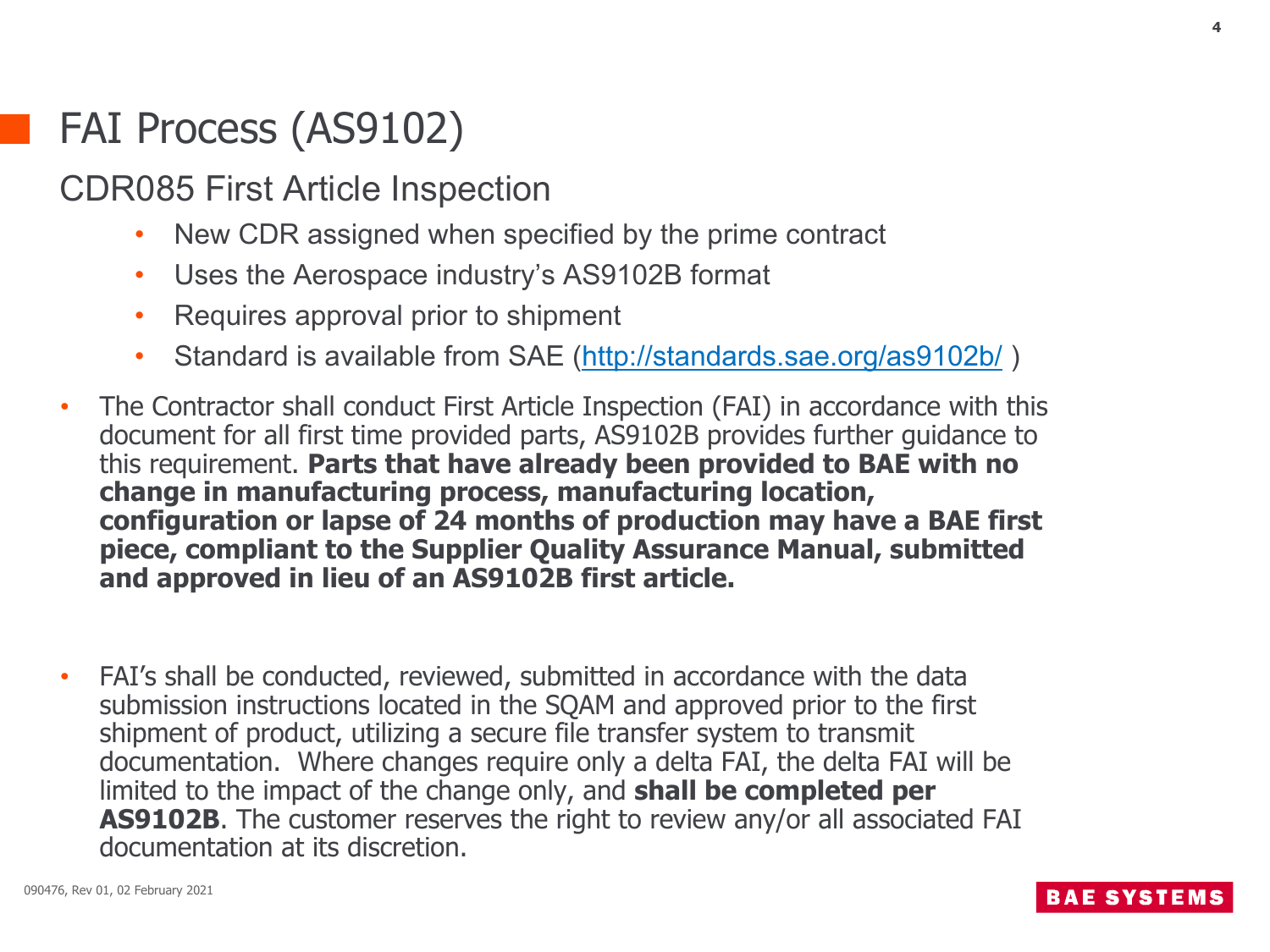### AS9102 format and documentation requirements

### **BAE Systems requires for all first articles requested per CDR 085 to include the following:**

- Completed AS9102 forms 1,2 and 3 (or equivalent forms that satisfy all of AS9102 form 1,2 and 3 requirements), or a compliant first piece is allowed for parts in continuous production as previously detailed on page 3.
- Fully ballooned or detail print for all top level item requirements. Note: top level prints that contain a BOM (bill of materials), must have their sub component items verified with their own first article.
- All submissions to include full certification package for materials, performance test criteria (ex: ballistics, vibration, shock) plating, welding, heat treat, age control certifications, NDT and control tests.
- Part marking picture to be included with package.

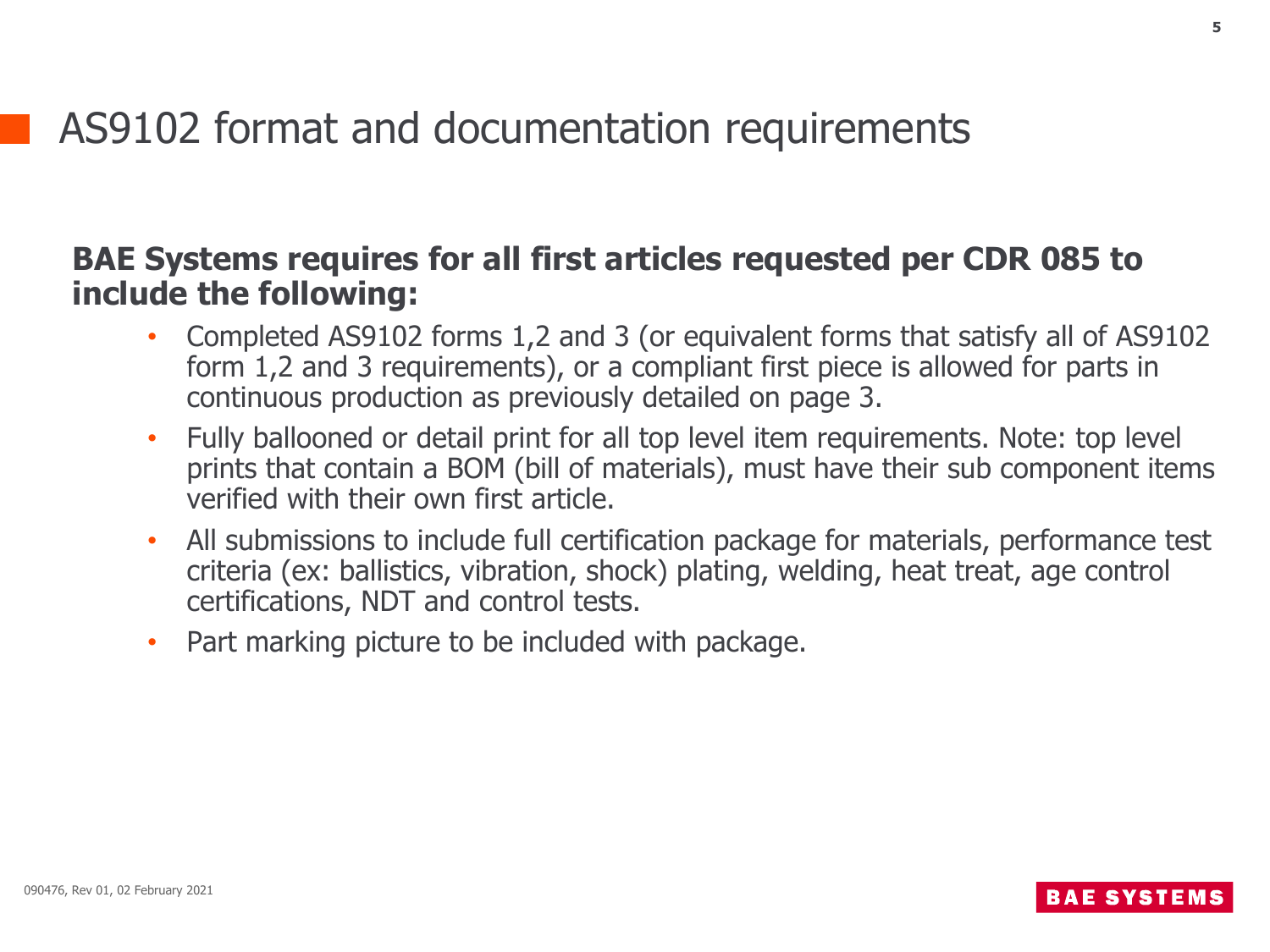|                                                                                                                                            |                                | Form 1 completion requirements:                                         |                                           |                                                                                                                             | #                                                                    | Form field<br>number<br><b>BAE Systems P&amp;S Requirement</b>                                                                                                                                                                             |  |  |
|--------------------------------------------------------------------------------------------------------------------------------------------|--------------------------------|-------------------------------------------------------------------------|-------------------------------------------|-----------------------------------------------------------------------------------------------------------------------------|----------------------------------------------------------------------|--------------------------------------------------------------------------------------------------------------------------------------------------------------------------------------------------------------------------------------------|--|--|
|                                                                                                                                            |                                | FORM 1 - PART NUMBER ACCOUNTABILITY                                     | $\mathbf{1}$<br>2                         | Required entry:<br>Item number as presented on the PO line including suffix, i.e.,<br>1234987*00.<br><b>Required entry:</b> |                                                                      |                                                                                                                                                                                                                                            |  |  |
| 1. Part Number:<br>2. Part Name:<br>3. Serial Number:                                                                                      |                                |                                                                         | 4. FAIR Number:                           |                                                                                                                             | $\overline{3}$                                                       | Description of the part as it appears on the top level drawing or<br>PO line.<br><b>Required when:</b>                                                                                                                                     |  |  |
| 5. Part Revision Level:                                                                                                                    | 6. Drawing Number:             | 7. Drawing Revision Level:<br>8. Additional Changes:                    |                                           |                                                                                                                             | Parts are serialized, put in the serial number of the part inspected |                                                                                                                                                                                                                                            |  |  |
| 9. Manufacturing Process<br>Reference:                                                                                                     | 10. Organization Name:         | 11. Supplier Code:                                                      | 12. P.O. Number:                          | Not required:<br>4<br>5<br><b>Required entry:</b>                                                                           |                                                                      | Supplier may define a traceable identifier applicable to them.                                                                                                                                                                             |  |  |
| 13. Detail Part:<br>Assembly FAI: ____                                                                                                     | 14. Full FAI: The State State  | <b>Partial FAI:</b><br>Baseline Part Number (including revision level): |                                           |                                                                                                                             | 6<br>$\overline{7}$                                                  | The part revision level as listed in the PO CQR.<br><b>Required entry</b><br>Drawing number detailed on CQR attached to PO.<br><b>Required entry:</b>                                                                                      |  |  |
|                                                                                                                                            | <b>Reason for Partial FAI:</b> |                                                                         |                                           |                                                                                                                             | 8                                                                    | Rev level of drawing attached to CQR.<br><b>Required when:</b><br>A deviation to the print requirement is included in the PO,                                                                                                              |  |  |
| a) If above part number is a detail part only, go to field 19.<br>b) If above part number is an assembly, go to the "INDEX" section below. |                                |                                                                         |                                           |                                                                                                                             | 9                                                                    | reference the approved ECN, RFV, or RFC #.<br><b>Required entry:</b><br>Reference link traceable to the process used to produce the<br>inspected item.                                                                                     |  |  |
| Required: You must fill in this field.<br>Required when: Must be filled in when a condition is met.                                        |                                |                                                                         |                                           |                                                                                                                             |                                                                      | <b>Required entry:</b><br>10<br>Supplier's name. In the event a sub-tier is used list your<br>name / sub-tier supplier name.                                                                                                               |  |  |
| Not required: You may or may not fill in this field, it is at<br>your discretion.                                                          |                                |                                                                         | <b>Required when:</b><br>11<br>PO Header. |                                                                                                                             |                                                                      | Supplier has multiple sites, include site number as listed in                                                                                                                                                                              |  |  |
| Requirements or<br>conditions of information                                                                                               |                                |                                                                         |                                           |                                                                                                                             |                                                                      | <b>Required entry:</b><br>PO number for the item used for the FAI.<br><b>Required entry:</b>                                                                                                                                               |  |  |
|                                                                                                                                            |                                |                                                                         | to be put in field                        |                                                                                                                             | 14                                                                   | Mark the description that applies.<br><b>Required entry:</b><br>Mark the description that applies. In the event a partial FAI is<br>completed list the baseline part number and revision level,<br>include reason for partial FAI as well. |  |  |

#### 090476, Rev 01, 02 February 2021

### **BAE SYSTEMS**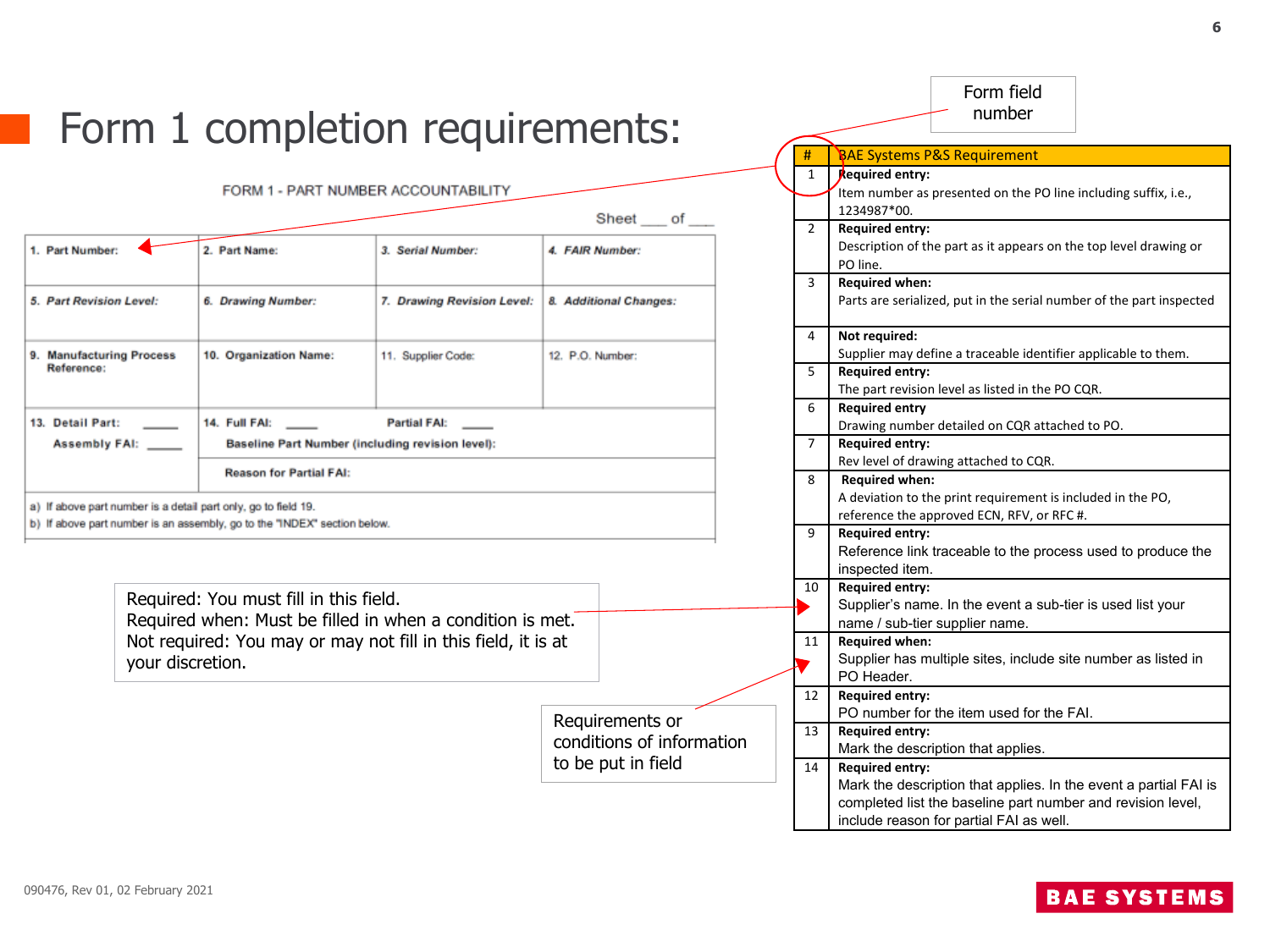## Form 1 completion requirements continued:

|                         | INDEX of part numbers or sub-assembly numbers required to make the assembly noted above. |                         |                  | # |    | <b>BAE Systems P&amp;S Requirement</b>                                                                                                                                                           |
|-------------------------|------------------------------------------------------------------------------------------|-------------------------|------------------|---|----|--------------------------------------------------------------------------------------------------------------------------------------------------------------------------------------------------|
| 15. Part Number:        | 16. Part Name:                                                                           | 17. Part Serial Number: | 18. FAIR Number: |   | 15 | <b>Required when:</b><br>Assembly contains drawing BOM, or sub components listed on the<br>print that require first article verification.                                                        |
|                         |                                                                                          |                         |                  |   | 16 | <b>Required when:</b><br>Description is listed on drawing.                                                                                                                                       |
|                         |                                                                                          |                         |                  |   | 17 | <b>Required when:</b><br>Only required when serialized parts are used                                                                                                                            |
|                         |                                                                                          |                         |                  |   | 18 | <b>Required when:</b><br>Sub component first articles are required for an assembly.<br>Otherwise it is at the suppliers discretion.                                                              |
|                         |                                                                                          |                         |                  |   | 19 | <b>Required entry:</b><br>Signature of person who prepared the FAIR with "printed name or<br>stamp"                                                                                              |
|                         |                                                                                          |                         |                  |   | 20 | <b>Required entry:</b><br>Date signed month / day / year                                                                                                                                         |
|                         |                                                                                          |                         |                  |   | 21 | Not required:                                                                                                                                                                                    |
|                         |                                                                                          |                         |                  |   | 22 | Not required:                                                                                                                                                                                    |
| 19. Signature:          |                                                                                          |                         | 20. Date:        |   | 23 | <b>Required entry:</b><br>Signature and "printed name or stamp" of BAE Quality<br>Representative who reviewed and approved the FAIR at BAE. Note:<br>page 1 approval to be shipped with product. |
| 21. Reviewed By:        | FAI Complete                                                                             | FAI Not Complete        | 22. Date:        |   | 24 | <b>Required entry:</b><br>Date signed by BAE Systems P&S Quality Representative                                                                                                                  |
| 23. Customer Approval : |                                                                                          |                         | 24. Date:        |   |    | month / day / year                                                                                                                                                                               |
|                         |                                                                                          |                         |                  |   |    |                                                                                                                                                                                                  |

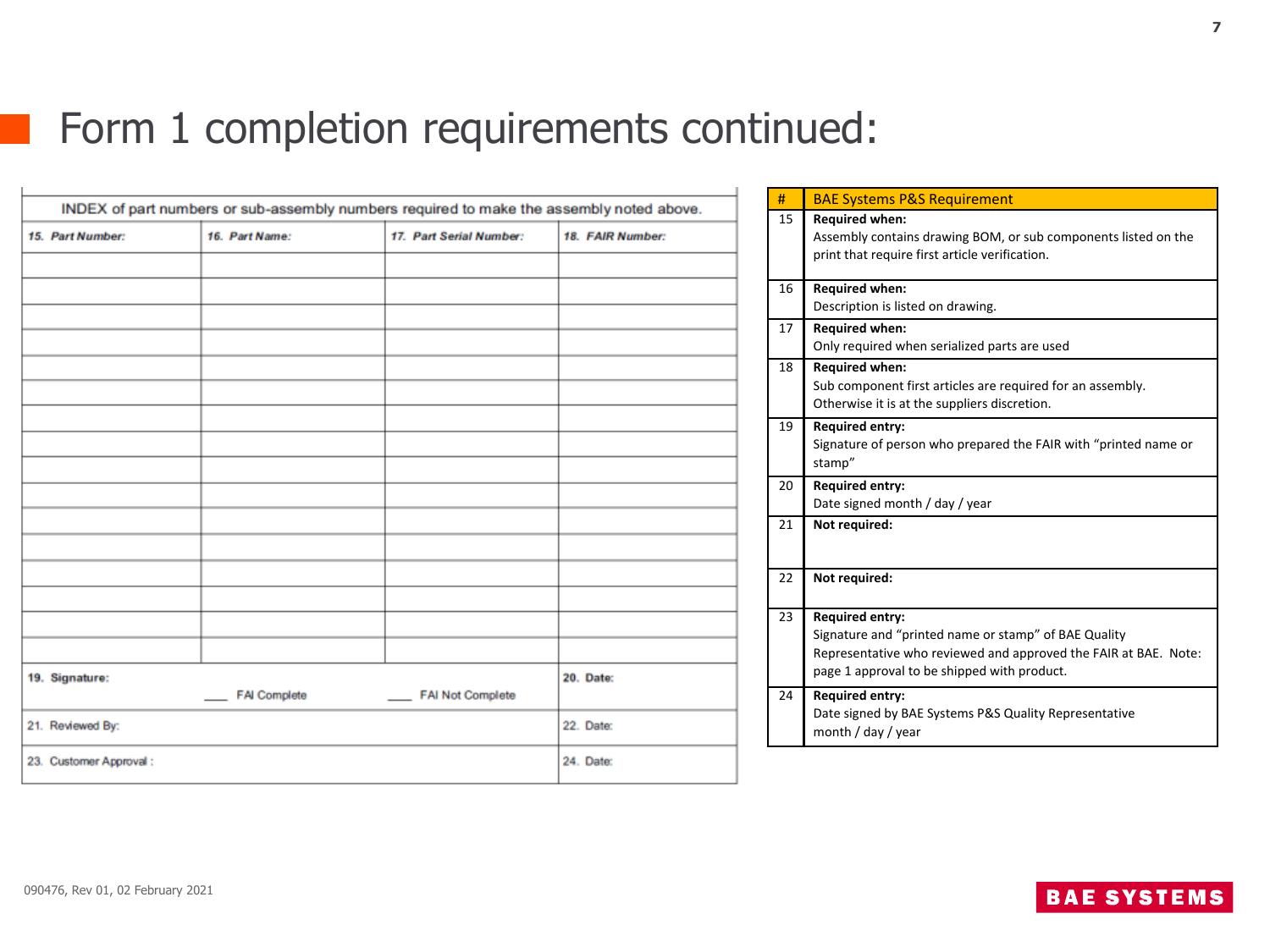### Form 2 completion requirements:

#### FORM 2 - PRODUCT ACCOUNTABILITY - MATERIALS, SPECIAL PROCESSES, AND FUNCTIONAL TESTING

|                                |                                                                                                                                                                                                                                       |                                                                            |          |                |                                                                                                                                                                                                                                       |                                                           | Sheet of                                                                              |  |  |
|--------------------------------|---------------------------------------------------------------------------------------------------------------------------------------------------------------------------------------------------------------------------------------|----------------------------------------------------------------------------|----------|----------------|---------------------------------------------------------------------------------------------------------------------------------------------------------------------------------------------------------------------------------------|-----------------------------------------------------------|---------------------------------------------------------------------------------------|--|--|
|                                | 1. Part Number:<br>2. Part Name:                                                                                                                                                                                                      |                                                                            |          |                | 3. Serial Number:                                                                                                                                                                                                                     | 4. FAIR Number:                                           |                                                                                       |  |  |
|                                | 5. Material or<br><b>Process Name:</b>                                                                                                                                                                                                | <b>6.</b> Specification<br>Number:                                         | 7. Code: | 8. Supplier:   |                                                                                                                                                                                                                                       | 9.<br>Customer<br><b>Approval</b><br><b>Verification:</b> | 10. Certificate of<br><b>Conformance</b><br><b>Number:</b>                            |  |  |
|                                |                                                                                                                                                                                                                                       |                                                                            |          |                |                                                                                                                                                                                                                                       |                                                           |                                                                                       |  |  |
|                                |                                                                                                                                                                                                                                       |                                                                            |          |                |                                                                                                                                                                                                                                       |                                                           |                                                                                       |  |  |
| #                              |                                                                                                                                                                                                                                       |                                                                            |          |                | <b>BAE Systems P&amp;S Requirement</b>                                                                                                                                                                                                |                                                           |                                                                                       |  |  |
| $\mathbf{1}$<br>$\overline{2}$ | <b>BAE Systems P&amp;S Requirement</b><br>Same as Form 1 entry<br>Item number as presented on the PO line including suffix, i.e., 1234987*00<br>Same as Form 1 entry                                                                  |                                                                            |          | #<br>6         | <b>Required entry:</b><br>Specification/Standard as listed in the drawing requirements, the material as<br>listed, i.e., Plate per ASTM A36 or the special process criteria as listed on the<br>drawing, i.e, ASTM B633, Class 2 SC 2 |                                                           |                                                                                       |  |  |
|                                |                                                                                                                                                                                                                                       | Description of the part as it appears on the top level drawing or PO line  |          | $\overline{7}$ | Not required:                                                                                                                                                                                                                         |                                                           |                                                                                       |  |  |
| $\overline{3}$                 |                                                                                                                                                                                                                                       | Same as Form 1 entry<br>Required of unit inspected if parts are serialized |          |                | <b>Required entry:</b><br>Enter supplier name and location.                                                                                                                                                                           |                                                           |                                                                                       |  |  |
| $\overline{4}$                 | Same as Form 1 entry<br>Supplier defines a traceable identifier                                                                                                                                                                       |                                                                            |          |                | <b>Required when:</b><br>BAE special process is used enter Yes for CARC painting process, weld, or thermally<br>cutting of armor steel. Enter N/A for all other processes.                                                            |                                                           |                                                                                       |  |  |
| $\overline{5}$                 | <b>Required entry:</b>                                                                                                                                                                                                                |                                                                            |          |                |                                                                                                                                                                                                                                       |                                                           |                                                                                       |  |  |
|                                | Reference note detailing materials and special processes. Each shall have a<br>certificate attached to the FAI package.<br>Enter the identification for the material or special process example zinc plating, heat<br>treat, welding. |                                                                            |          | 10             | <b>Required entry:</b>                                                                                                                                                                                                                |                                                           | Enter Certificate number, process approval number or traceable unique identification. |  |  |

 $\sim 10$ 

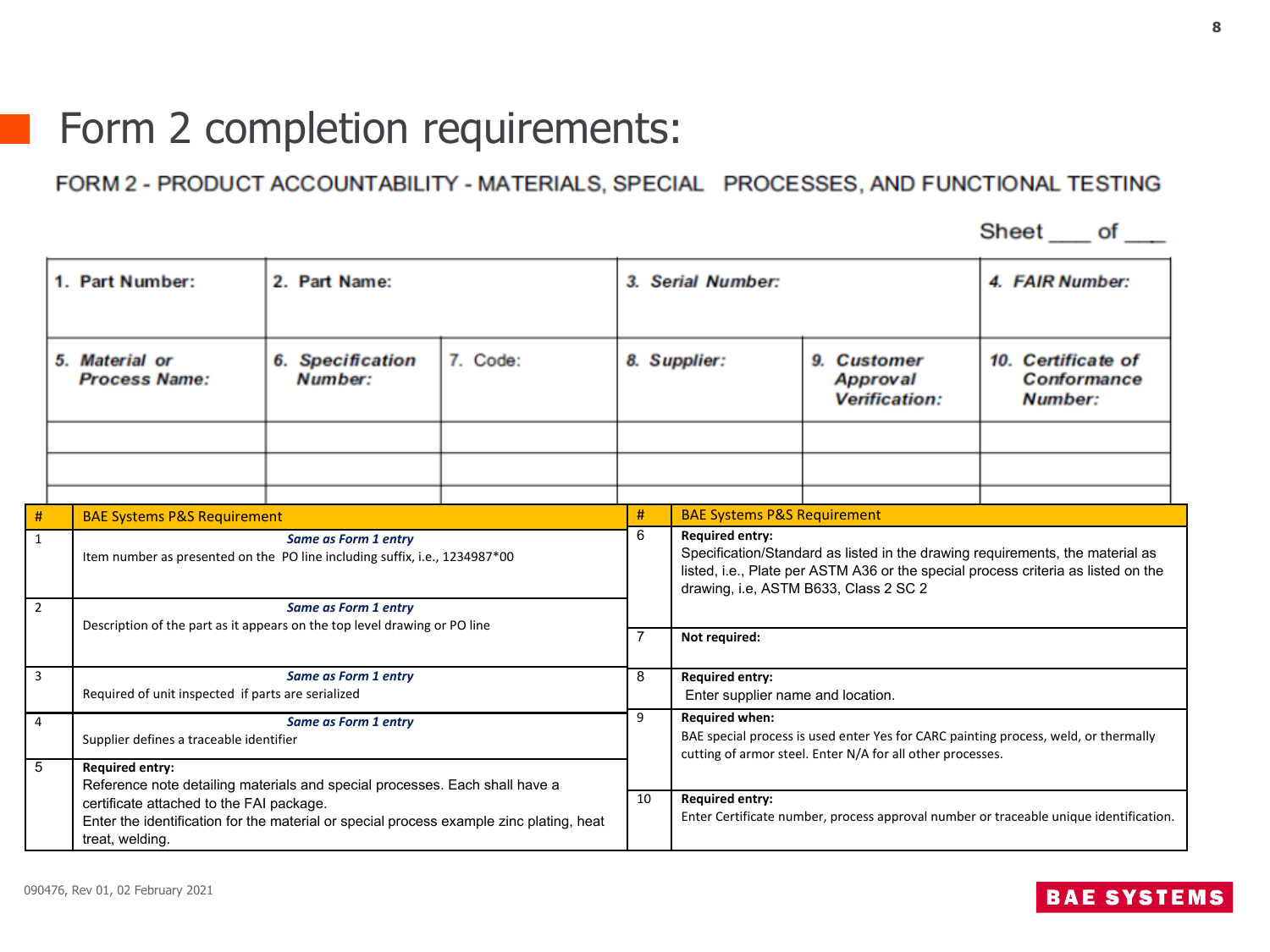# Form 2 completion requirements Continued:

| <b>11. Functional Test</b> | 12. Acceptance Report Number: |          | #  | <b>BAE Systems P&amp;S Requirement</b>                                                                                |  |  |
|----------------------------|-------------------------------|----------|----|-----------------------------------------------------------------------------------------------------------------------|--|--|
| <b>Procedure Number:</b>   |                               |          | 11 | <b>Required when:</b><br>A functional test is identified as a design characteristic, enter test procedure             |  |  |
|                            |                               |          |    | number.                                                                                                               |  |  |
|                            |                               |          | 12 | <b>Required when:</b>                                                                                                 |  |  |
|                            |                               |          |    | A functional test certification indicating that test requirements have been met is<br>available.                      |  |  |
|                            |                               |          |    |                                                                                                                       |  |  |
|                            |                               |          | 13 | Not required:                                                                                                         |  |  |
|                            |                               |          |    |                                                                                                                       |  |  |
|                            |                               |          | 14 | <b>Required entry:</b>                                                                                                |  |  |
| 13. Comments               |                               |          |    | Signature of person who prepared and approved the FAIR for submittal to<br>BAE Systems P&S with printed name or stamp |  |  |
|                            |                               |          |    |                                                                                                                       |  |  |
| 14. Signature              |                               | 15. Date | 15 | <b>Required entry:</b>                                                                                                |  |  |
|                            |                               |          |    | Date signed month / day / year                                                                                        |  |  |
|                            |                               |          |    |                                                                                                                       |  |  |

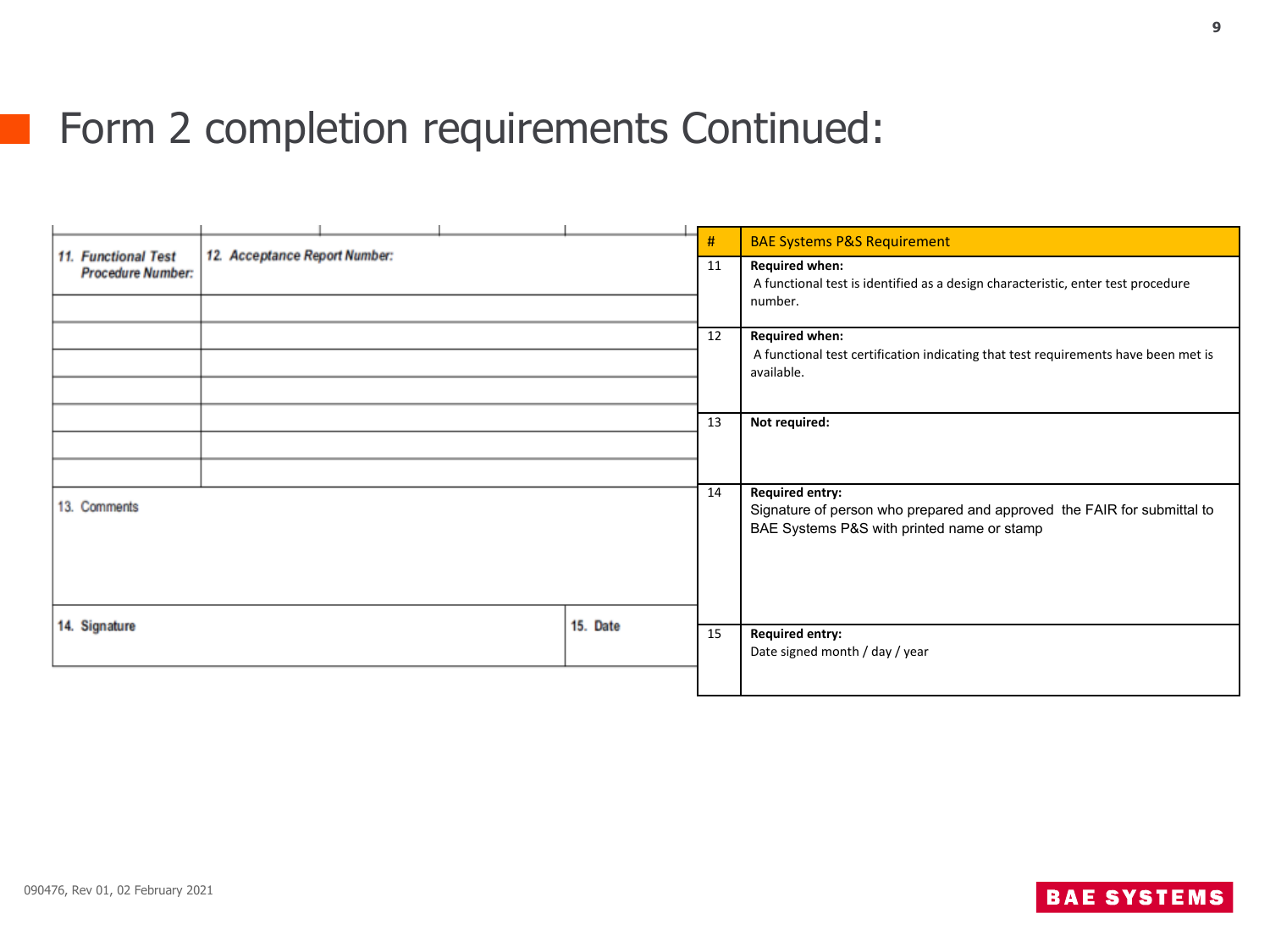# Form 3 completion requirements:

| 1. Part Number  |                          |                                      |                | 2. Part Name |                                        |        | 3. Serial Number                                  | 4. FAIR Number |          |                          |
|-----------------|--------------------------|--------------------------------------|----------------|--------------|----------------------------------------|--------|---------------------------------------------------|----------------|----------|--------------------------|
|                 |                          | <b>Characteristic Accountability</b> |                |              | <b>Inspection / Test Results</b>       |        |                                                   |                |          |                          |
| 5. Char.<br>No. | 6. Reference<br>Location | 7. Characteristic                    | 8. Requirement | 5. Results   | 10. Designed /<br>Qualified<br>Tooling | Number | 11. Nonconformance 14. Additional Data / Comments |                |          |                          |
|                 |                          |                                      |                |              |                                        |        |                                                   |                |          |                          |
|                 |                          |                                      |                |              |                                        |        |                                                   |                |          | See next                 |
|                 |                          |                                      |                |              |                                        |        |                                                   |                |          | page for<br>requirements |
|                 |                          |                                      |                |              |                                        |        |                                                   |                | $\alpha$ |                          |
|                 |                          |                                      |                |              |                                        |        |                                                   |                |          |                          |
|                 |                          |                                      |                |              |                                        |        |                                                   |                | $\alpha$ |                          |
|                 |                          |                                      |                |              |                                        |        |                                                   |                |          |                          |
|                 |                          |                                      |                |              |                                        |        |                                                   |                |          |                          |
|                 |                          |                                      |                |              |                                        |        |                                                   |                |          |                          |
|                 |                          |                                      |                |              |                                        |        |                                                   |                |          |                          |
| 12. Signature   |                          |                                      |                |              |                                        |        | 13. Date                                          |                |          |                          |

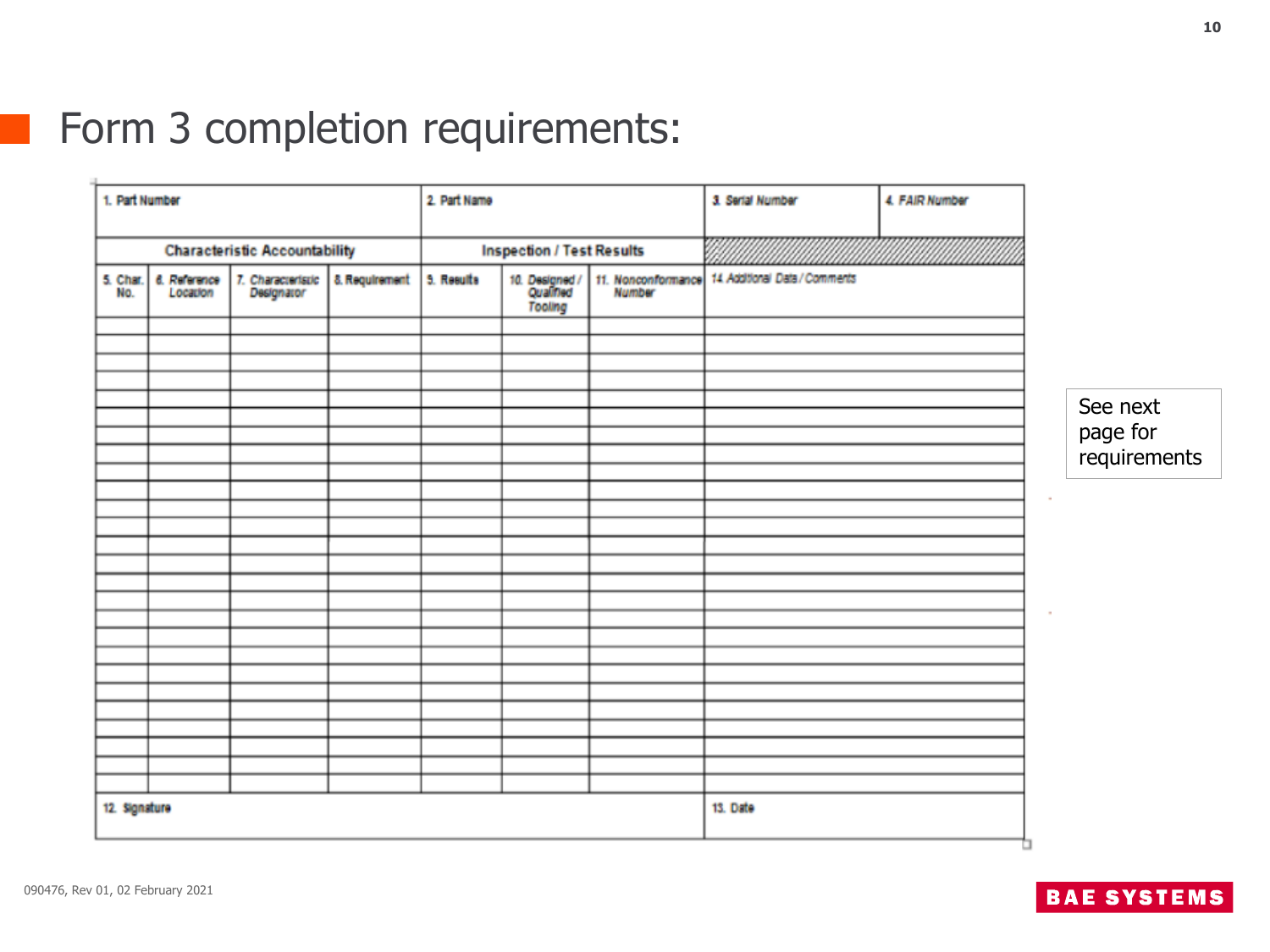# Form 3 completion requirements continued:

| #              | <b>BAE Systems P&amp;S Requirement</b>                                                                                                                                                             |
|----------------|----------------------------------------------------------------------------------------------------------------------------------------------------------------------------------------------------|
| $\mathbf{1}$   | Same as Form 1 entry<br><b>Required entry:</b><br>Item number as presented on the PO line including suffix, i.e.,<br>1234987*00                                                                    |
| $\overline{2}$ | Same as Form 1 entry<br>Description of the part as it appears on the top level drawing or PO line                                                                                                  |
| 3              | Same as Form 1 entry<br>Required of unit inspected if parts are serialized                                                                                                                         |
| 4              | Same as Form 1 entry<br>Supplier defines a traceable identifier                                                                                                                                    |
| 5              | <b>Required entry:</b><br>Numeric value beginning at 1 and progressing in a logical sequence until<br>all characteristics have a unique identifier. Number to match balloon # on<br>drawing.       |
| 6              | <b>Required entry:</b><br>Ballooned drawing or coordinates of drawing.<br>Note: in the event it is not clear what coordinates correlate to what<br>dimension clarification needs established.      |
| $\overline{7}$ | <b>Required when:</b><br>Critical characteristics and Critical Safety Item (CSI) characteristics<br>required. Major and Minor dimensions are not required to be identified but<br>it is preferred. |
| 8              | <b>Required entry:</b><br>Requirement as specified on drawing, i.e., dimension with tolerance,<br>hardness range, Zinc plating per ASTM B633 SC 2, etc.                                            |

#### **BAE Systems P&S Requirement** 9 **Required entry:** Actual measured results for each characteristic in the units specified on the drawing must be recorded. Where attribute data is required a pass or fail / accept or reject verification shall be listed. Where attribute data is verified with a dedicated gage, the gage number must be listed. **Additional requirement: Images of marking applied to part (or tag)**  May be digital photo or imprint from rubber stamp of markings applied to item including markings specified by drawing notes, markings specified in SQAM 7.2 and CARC markings specified in SQAM 7.3. Images of markings specified on the drawing, i.e., rotation direction arrows, stenciling, etc. shall be including in the marking report. 10 **Required entry:** When a non-standard gage is used for attribute acceptance,

record number traceable to the calibration of the gage or tool. When a standard gage (caliper, micrometer, tape measure, etc.) is used for attribute acceptance, record the type of gage used.

#### 11 **Required when:**

A VIR from BAE Systems is approved, and attached to the PO authorizing shipping product with non-conforming characteristics. (Supplier does not have MRB authority to authorize acceptance of non-conforming characteristics)

#### 12 *Same as Form 2 entry* **Required entry:** Signature of person who prepared and approved the FAIR for

submittal to BAE Systems P&S with printed name or stamp.

#### 13 **Required entry:**

Date signed month / day / year

#### **BAE SYSTEMS**